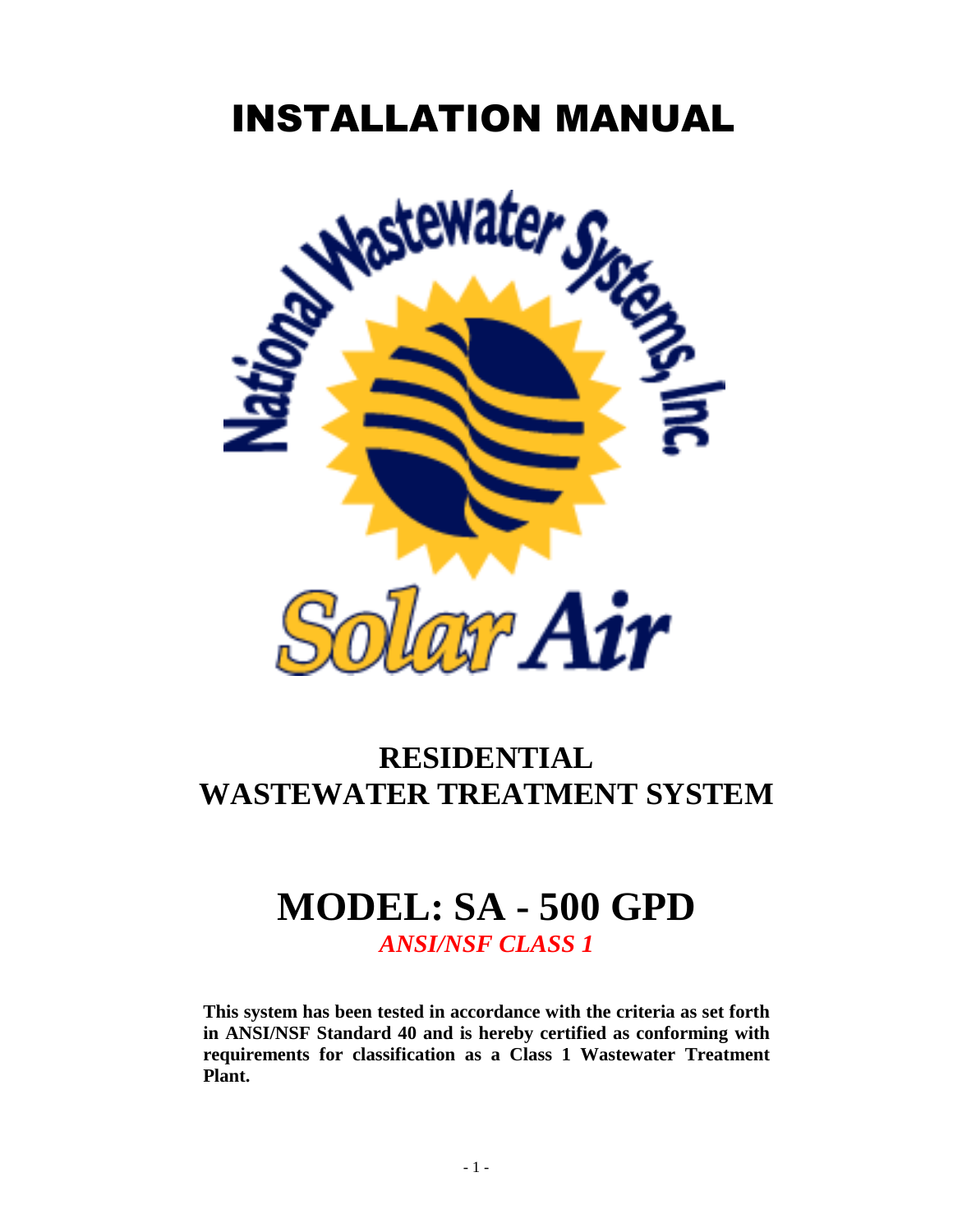

# **FINAL ASSEMBLY**

CONTROL PANEL DIFUSSER BAR PRE-TREATMENT-TRANSFER TEE OUTLET TEE BAFFLE DIFUSSER BAR INSTALLED 3" FROM WALL WITH LEGS TOUCHING BOTTOM. PRE - TREATMENT - CHAMBER CHLORINATOR CHAMBER AERATION CHAMBER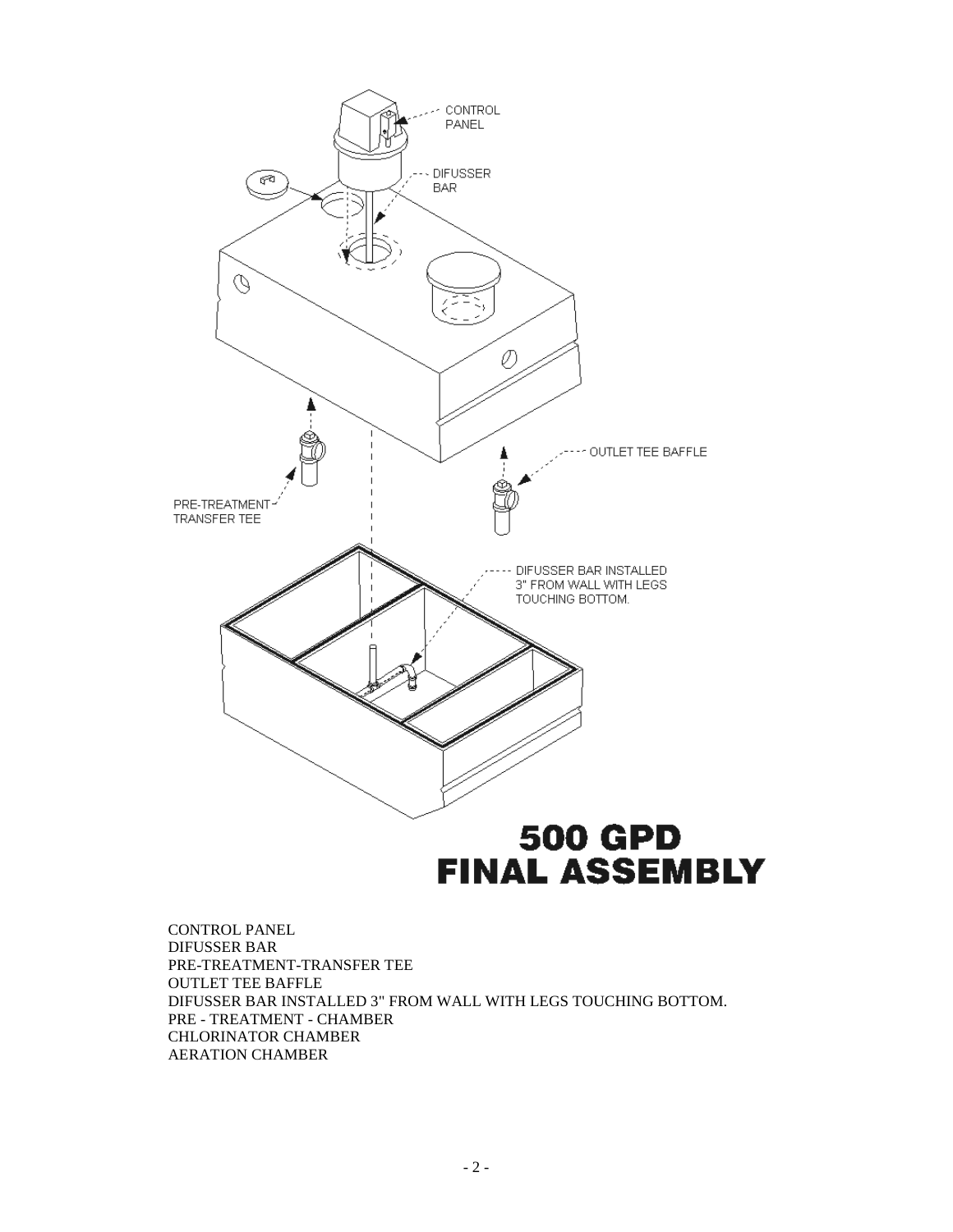### **Installation Procedures**

#### **Contact the Local Health Department:**

The homeowner / building contractor must contact the local health department prior to the installation of the *SOLAR AIR* system. The *SOLAR AIR* specifications, drawings and performance data for the system should already be on file with the health department. The health officer may request, however, that a site sketch be submitted showing the proposed method of effluent disposal and location of the *SOLAR AIR* system in relation to the home, property lines and potable water supply. They health department may wish to make an inspection of the site and proposed point of discharge. They may even want to take soil samples or run ground percolation tests before issuing an installation permit. You must also no if a subsequent inspection of the *SOLAR AIR* tank and sewer line will be required before backfilling is allowed.

#### **Site Location:**

- Select a location for the plant site that is accessible to the home sewer discharge line, and future maintenance work. The *SOLAR AIR* tank has three alternate inlet locations. They are located on the inlet end wall and both inlet sidewalls at the same elevation. Any one of these inlets may be used. This site should be at least five (5) feet from the home foundation, in an area that will not receive vehicular traffic. You must also take into consideration any state regulation, such as distances from potable water supplies, and property lines, which also could dictate system placement.
- Keep in mind the over all height, width and weight of the delivery truck. The escavation must be accessible without interference from trees, shrubbery, **power lines**  or other obstacles. There could be additional charges if a delivery truck is delayed because the escavation is not complete and readily accessible.
- Before digging you should have all underground utilities located. This will save you from possible injuries and costly repairs.

#### **Escavation:**

Dig the hole for the system so as to allow a graded bottom at least 2 feet longer and wider than the system to be installed.

To determine the hole depth, take an elevation shot on your home sewer line. Add to that number 58" which is the distance from the bottom of the tank to the bottom of the inlet on a 500-gpd *SOLAR AIR* system. Now measure the length of the sewer line from the building to the plant and divide this number by 8. This will give you the number of inches of fall required on the sewer line, which is 1/8 inch per foot on 4" pipe. You will then add this number of inches for the sewer drop to your elevation shot. This will be your elevation shot for the bottom of the hole.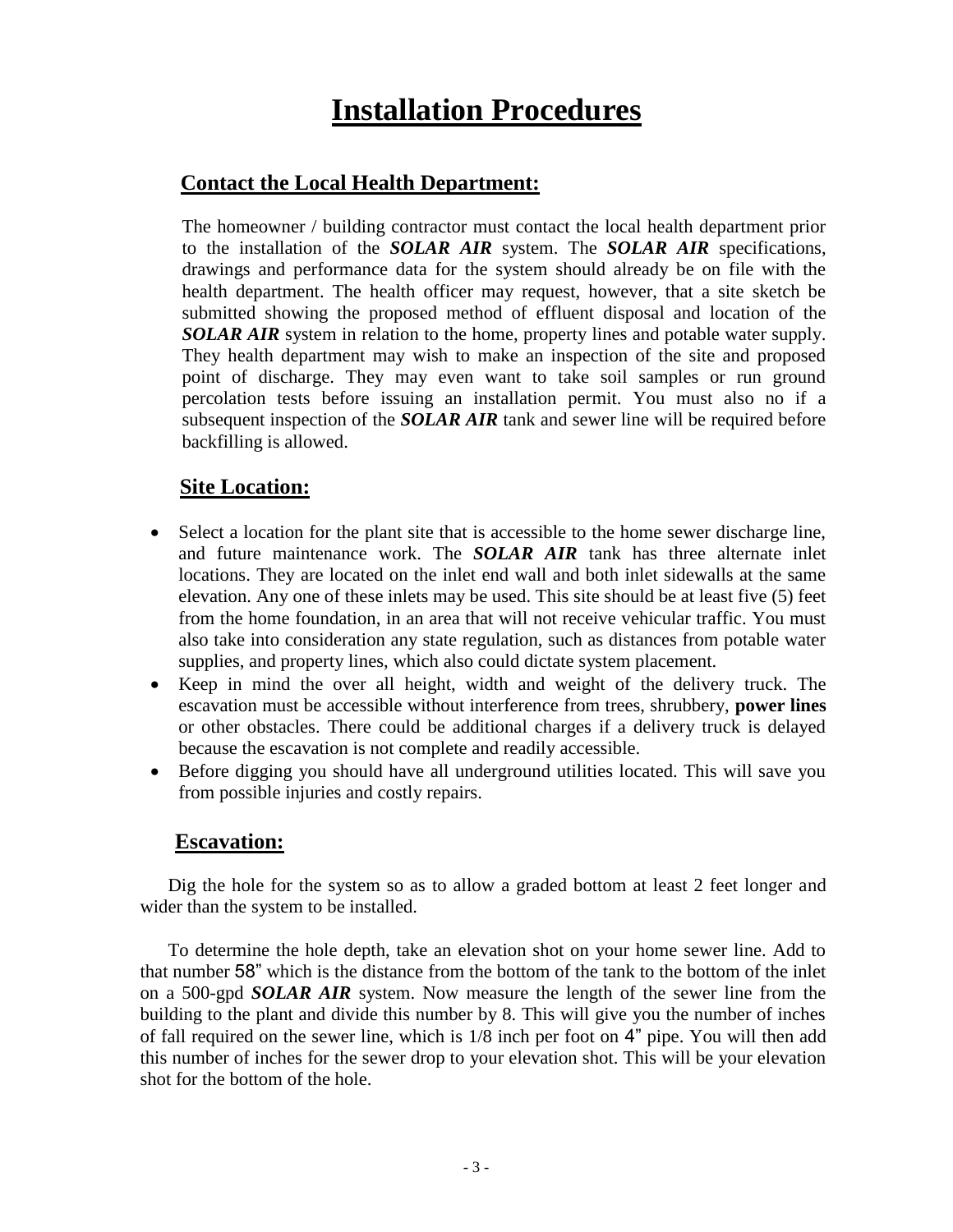#### **Setting System in Ground:**

- Once the escavation is completed, it is critical that the hole be leveled out to evenly support the system and to ensure proper functioning of the system. In areas where rock is encountered, you must put a three-inch layer of sand or crushed stone for a foundation pad. Do not attempt to set the concrete system down on top of rocky or uneven surfaces. This practice could result in damage to the bottom of the tank.
- When loading and offloading system whether one piece tank or in sections thoroughly inspect spreader bar for cracks, broken welds,, etc. Cable and clamps should also be checked for burs,, nicks or lose nuts and check chains for faulty links. Never let anyone stand under or too close to suspended tank or while in the process of loading and off loading. Handle accessories (blower, control panel, rings, lids and blower housing) with care to prevent bodily damage and damage to accessories.
- *SAFETY FIRST*
- Carefully set the system down into the hole. If a manufacturer will be delivering the system to you, it would be a good idea to take elevation shots on the four corners of the tank before the truck leaves, because you may need to remove the tank to do any necessary releveling.
- Dig and install the building sewer line from the building to the system. Only household (domestic) sanitary wastewater must be allowed to enter the system. Most states require every 90-degree change in direction to be accomplished with a combination and cleanout port. This is a good practice being that sharp turns may cause a sewage stoppage. Most State Plumbing Code requires 1/8 inch per footfall on 4" sewer lines. You will stub the sewer line coming from the home into the pretreatment compartment, no more than 4" into the tank. This line must be completely sealed where it goes into the tank. Many installers use either grout or some type of mastic sealant. In areas where many roots will be encountered, you will find that the mastic sealant will do a better job of keeping the roots out of the system.
- Water softener backwash must not be allowed to inter the system due to the high concentration of salts dissolved in this liquid.

#### **Installing Risers and Equipment:**

This is a good time to begin installing the risers, lids and blower. It is important that care is used while off loading riser rings and lids. If you set the rings down to hard they will break. The lids also are tough to get re-enforcement in such a thin area. Much of the strength that we are relying on is the strength of the concrete mix.

 The riser rings come in 6" high increments. The top of the riser ring should finish out no less than 3" above ground level. Special considerations should be made on new construction sites as to the finished ground elevations after site work will be completed. We have found that most states are alike in where they feel systems should have an access riser and cover for easy access and inspection. We recommend a riser and lid to be installed over the closest hole to the discharge side of the tank. This access hole is directly over the dividing wall of the aeration compartment and the clarifier. This will give quick access to both the aeration and clarifier chambers. You will need to check turbidity, odor, color, and clarity for your maintenance reports. This can all be done from this access port. When looking directly over this opening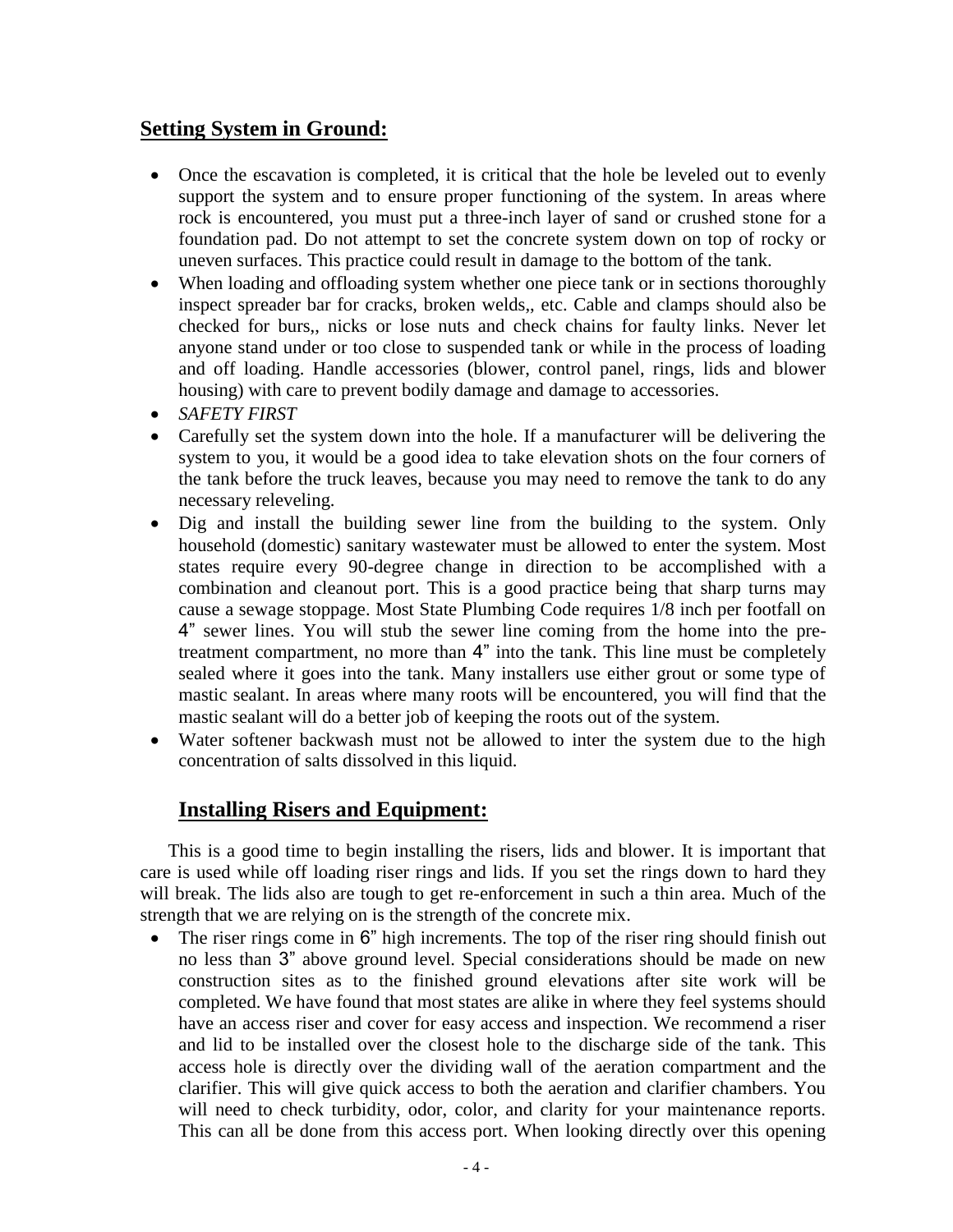you will notice that there is a V-groove going across the 4" concrete wall. This groove allows air to vent out of the aeration compartment into the clarifier.

- If you plan on installing the blower on the top of the tank you will want to put the second riser and blower lid over the middle access hole. The diffuser bar will come up through the tank and lid. There are holes provided in the access lids in such places as to easily attach the diffuser bar to the blower. Although the access lid can be rotated to allow the whole blower and alarm system to face the opposite direction, you must keep the diffuser bar 3" from to the wall. Locate the rubber hose assembly, which may be found in the cardboard box that the blower came in. This assembly is to be installed on the blower discharge port. Slide the end of the PVC diffuser bar into the rubber hose and tighten the hose clamp over the connection. When the diffuser bar has been connected to the blower, check to ensure that the diffuser bar legs is still touching the bottom of the tank. These legs support the diffuser bar and restrict motion.
- There is also a  $3/4$  inch coupling poured into the lid that can be used to mount the control box. Your blower kit should have a piece of pipe 3 / 4 x 3" that connects from the male adapter on the bottom of the control box to the coupling in the lid. This will not only support the control box, but it also acts as your conduit for your wiring.
- If you choose to install the blower somewhere other than the top of the system, the blower must be no more than fifty (50) feet from the system. It also should be located in a dry area. You may follow the same procedures as mentioned above when installing the blower. Keep in mind that the control box has an alarm light that should be installed in a conspicuous area, which can be seen daily under normal living conditions.
- Some states require a sample port to be installed directly after the system. If the system is set up to gravity flow to the ditch, glue a 4" piece of pipe into the 4" discharge coupling. Then glue a 4" cross with an 8" piece of pipe capped and glued to the bottom of the cross, which forms the reservoir in which to pull the samples. Extend the top of the cross to 2" above the ground and end the riser with a clean-out adapter and removable plug. Now extend the rest of the discharge line to the ditch.

#### **Fill System with Water:**

 At this time you should begin filling the tank with water. It is very important that the tank be filled with water immediately after the installation is completed. Ground water or rain can cause an empty tank to float out of the ground. In some states it is required that you fill the tank with water and check for leaks before back filling.

#### **Back Filling:**

- Begin to back fill dirt around the tank. Take extra precautions while back filling around the inlet, outlet and air piping as to not damage piping. Do not allow dirt, debris or other material to enter access openings on the tank top or inlet and outlet ports during the installation or backfilling of the tank.
- Large clumps of earth, rocks or debris should never be used to backfill around the tank. Backfill the top of the tank slowly. Do not allow large amounts of dirt or large pieces of dirt to drop onto the top of the tank, as this can cause extensive damage to the equipment and riser lids.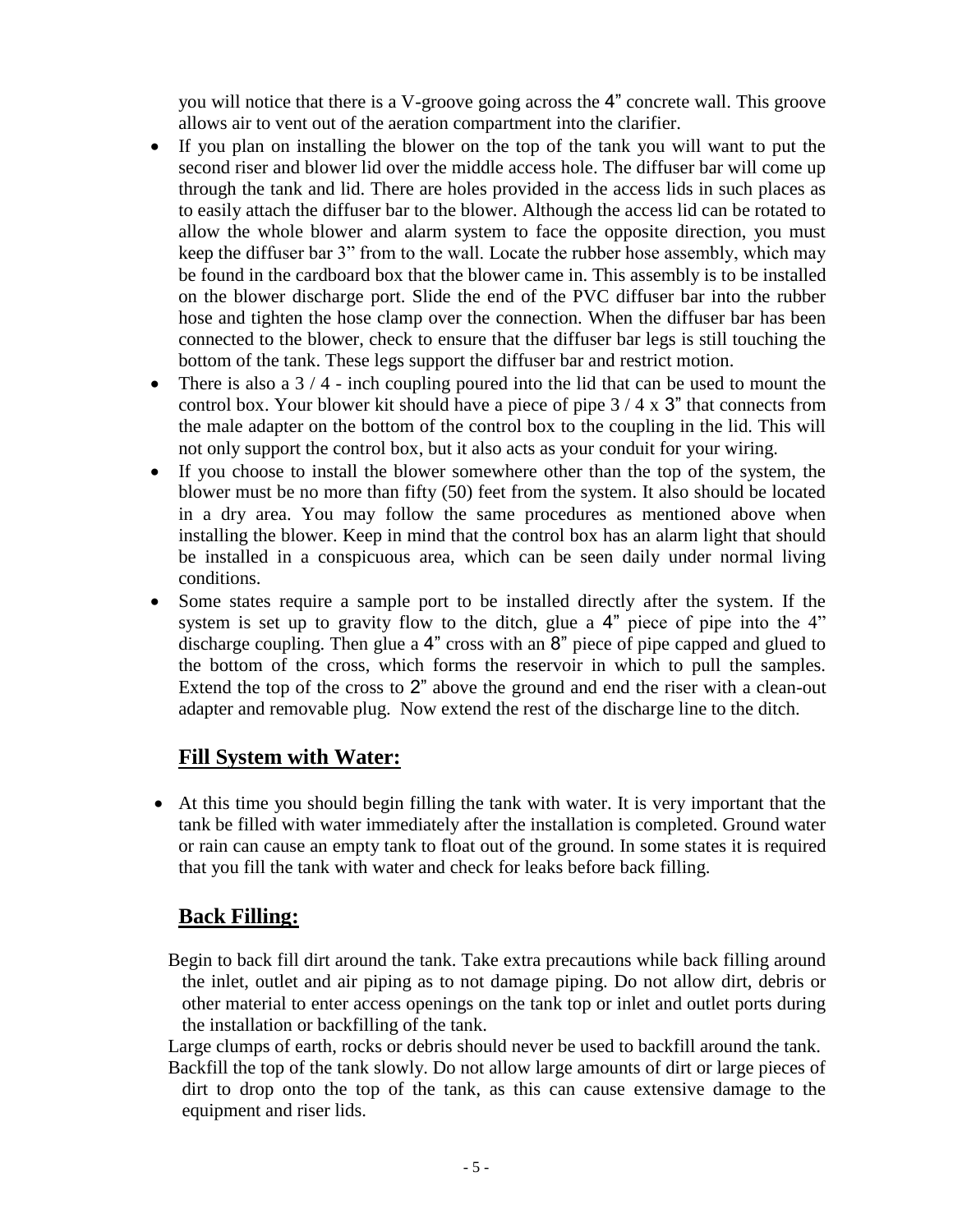It is a good idea to leave approximately 1/2 of a yard of dirt piled up by the plant. After a good rain it is normal for the dirt around the tank to settle. The homeowner will need this dirt to fill in around the tank.

#### **Electrical:**

#### **Blower/Control Panel for the Linear 5078S Blower:**

The *SOLAR AIR* Control Panel is the information center for failure sensing. The control panel is especially designed for the *SOLAR AIR* equipment package to alert both the homeowner and maintenance provider of malfunctions do to equipment failure. Inside the control panel located against the left wall directly above the On/Off switch is the contactor and pressure switch.

The system is also equipped with a high level alarm that indicates an unusually high water level in the system. Inside the aeration chamber is a mercury float switch that sends a signal to the control box when the water rises 4" above normal conditions. It is important to maintain correct water levels to prevent floating solids from flowing over the top of baffles and on out into the receiving streams.

On the front of the control panel is a switch. This switch is used to silence the audible alarm. When the switch is in the silence mode the light will the only failure-sensing device operable. We recommend that the switch remain in the normal mode. In this mode both the audible and visual alarms will be in operation.

On the left of the exterior side of the control panel is the Off/ On switch for the blower. You may use this switch to not only turn off the blower, but by turning this switch off you can test the failure-sensing device for the blower.

#### **FOR PARTS AND SUPPLIES CONTACT:**

#### **NATIONAL WASTEWATER SYSTEMS, INC. 6754 HWY 90 EAST LAKE CHARLES, LA 70615 PHONE: (337) 439-0680 FAX: (337) 439-1685**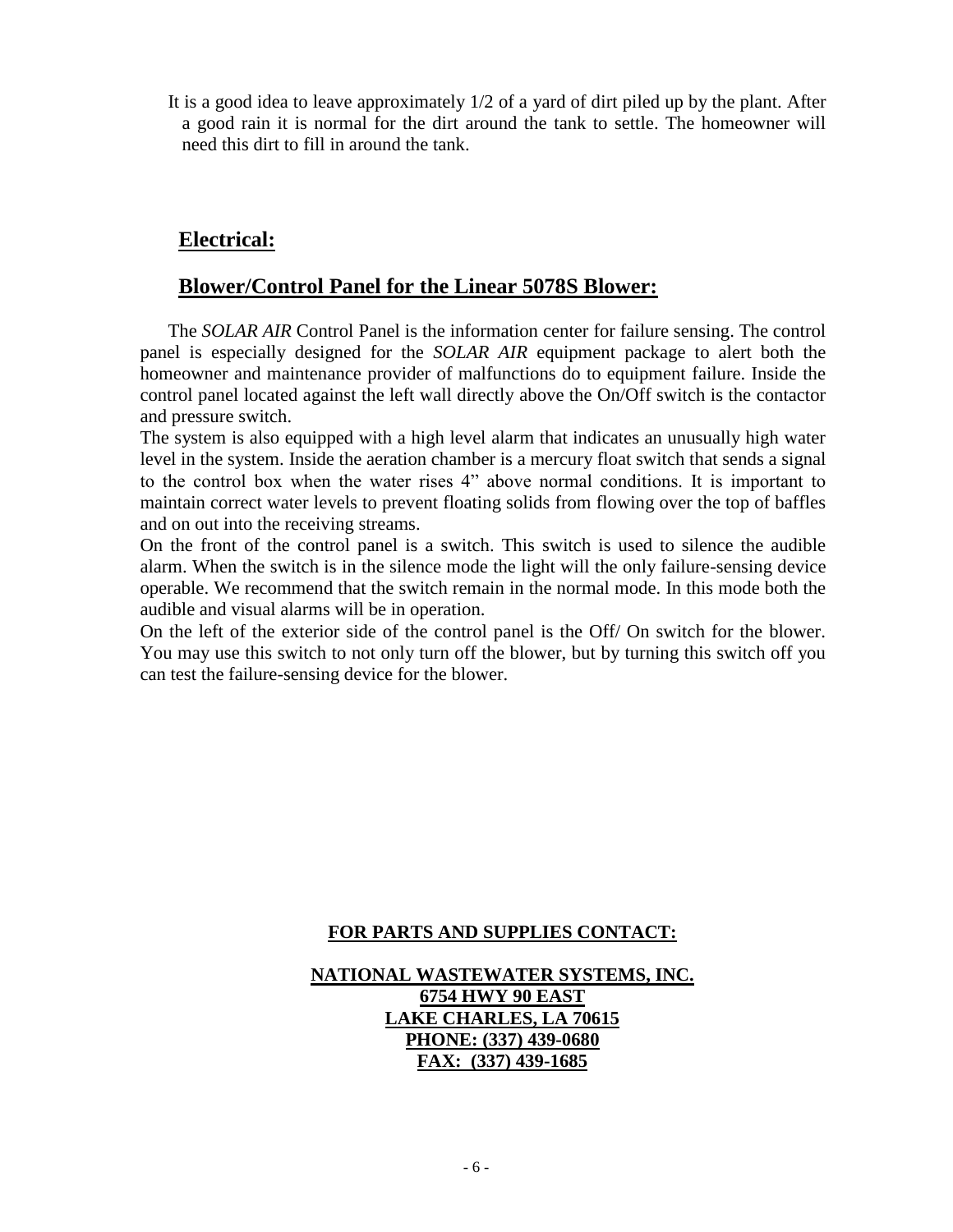#### **Electrical Tie-in to Control Panel:**

Open the control box and become familiar with the printed diagrams.

This **control panel** and **blower** operates on **115 volt**, 60 Hz, 1 phase grounded power supply.

The recommended way to tie in the electrical source to the control panel is to drill the bottom left X out on the bottom of the panel to receive a  $\frac{1}{2}$  inch seal-tight connector. Run the bare side of a 14/2, 115 volt pigtail 18 inches long through the seal-tight connector and connect the white/neutral wire to the TBI terminal marked N. Connect the black wire next to it on the terminal marked L1.

To connect the **high level alarm** you simply take the float switch and attach it to the diffuser bar approximately 56" from inside bottom of the tank. Run the end of the float wire through the 1 / 2 inch hole in the bottom of the access lid.

Pull the wire all the way through and tie a loose knot to keep excess wire out of aeration tank. The end of the float wire can then be ran through the bottom of the  $\frac{1}{2}$ inch conduit and into the control box. You may leave the excess float wire under the blower riser. (Illus. # 5) Skin about 1-½ inches of the outside insulation off. This will expose a black and white wire. Skin about 3/8 inch of insulation off of both of these. The white wire must be on the #5 terminal and the black must be on the #6 terminal to operate properly.



#### **Field Wiring Section**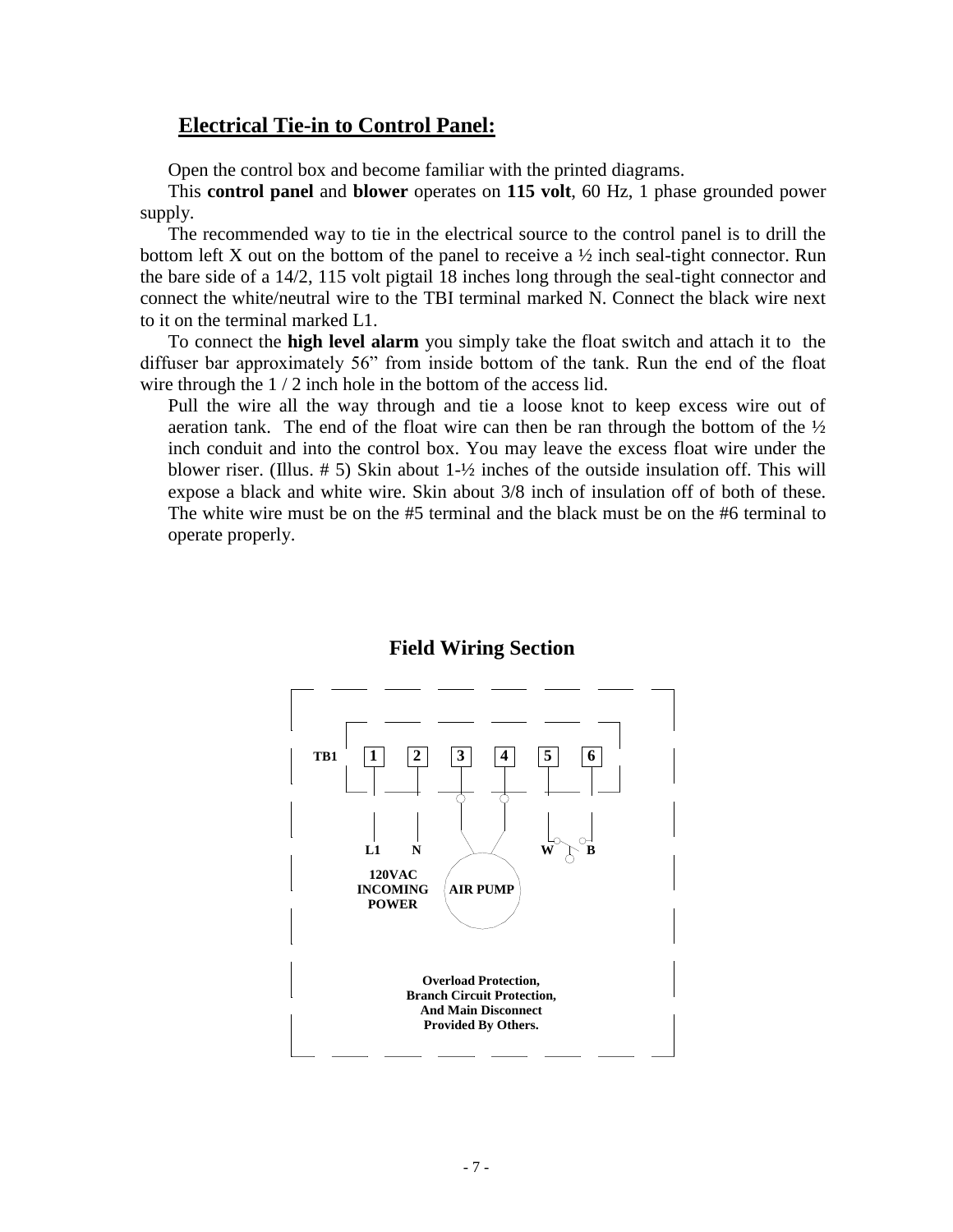Linear 5078 S Control Panel & High Level Alarm